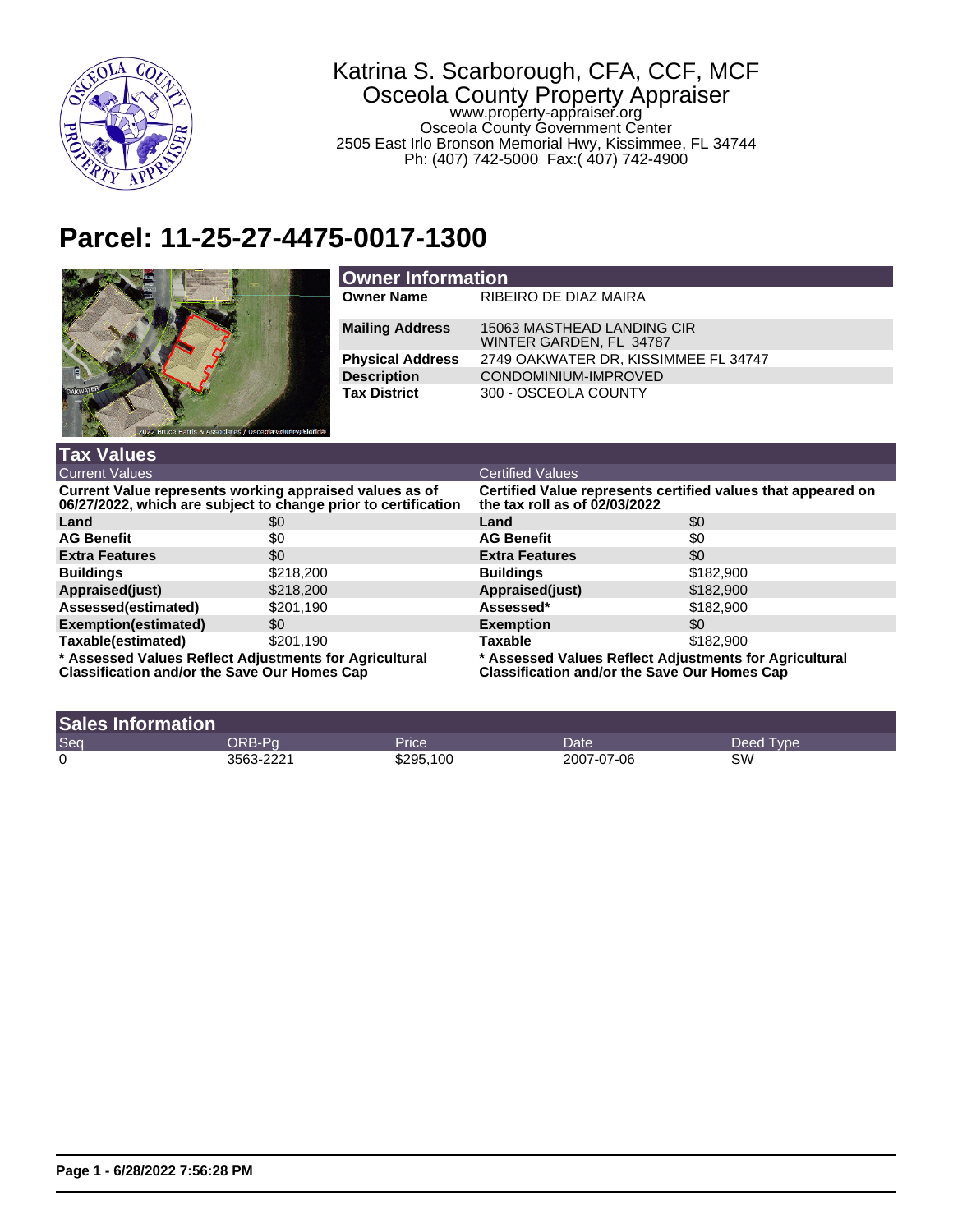| Land Information - Total Acreage: 0.02 |       |       |           |              |  |
|----------------------------------------|-------|-------|-----------|--------------|--|
| <b>Land Description</b>                | Units | Depth | Land Type | Land Value \ |  |
| CONDO UNIT IMPROVED                    | 1.00  | 0.00  | UT        |              |  |

| <b>Building Information</b> |                      |                      |                                           |
|-----------------------------|----------------------|----------------------|-------------------------------------------|
| <b>Building 1</b>           |                      |                      |                                           |
| <b>Description</b>          | <b>CONDO - VILLA</b> | <b>Bedrooms</b>      | 3                                         |
| <b>Year Built</b>           | 2007                 | <b>Bathrooms</b>     | $\overline{2}$                            |
| Value                       | \$218,200            | <b>Fixtures</b>      |                                           |
| <b>Actual Area</b>          | 2018                 | <b>Roof Cover</b>    | 6 CEMENT TILE                             |
| <b>Heated Area</b>          | 1808                 | <b>Exterior Wall</b> | (1.00) 10 CONCRETE BLOCK<br><b>STUCCO</b> |
| Building 1 subarea          |                      |                      |                                           |
| <b>Description</b>          | Code                 | <b>Year Built</b>    | <b>Total Sketched Area</b>                |
| UPPER STORY FINISHED        | <b>USF</b>           | 2007                 | 952                                       |
| <b>BASE AREA</b>            | <b>BAS</b>           | 2007                 | 856                                       |
| <b>GARAGE FINISHED</b>      | <b>GRF</b>           | 2007                 | 210                                       |
|                             |                      |                      |                                           |

```
Legal Description
```
**Legal Description** OAKWATER PH 17 A CONDO CB 11 PG 82 OR 3428/2338 BLDG 17 UNIT 130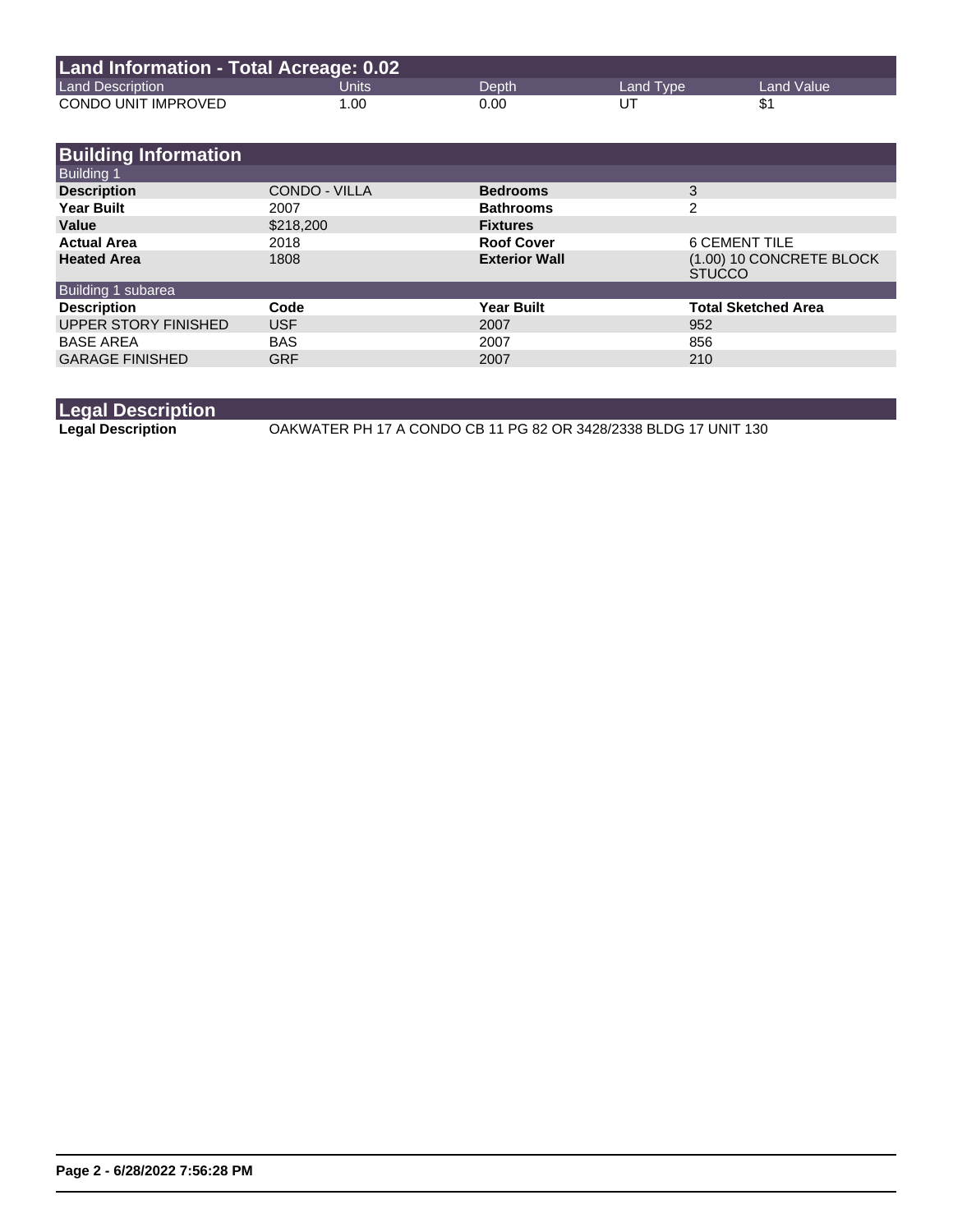## Image Not Available